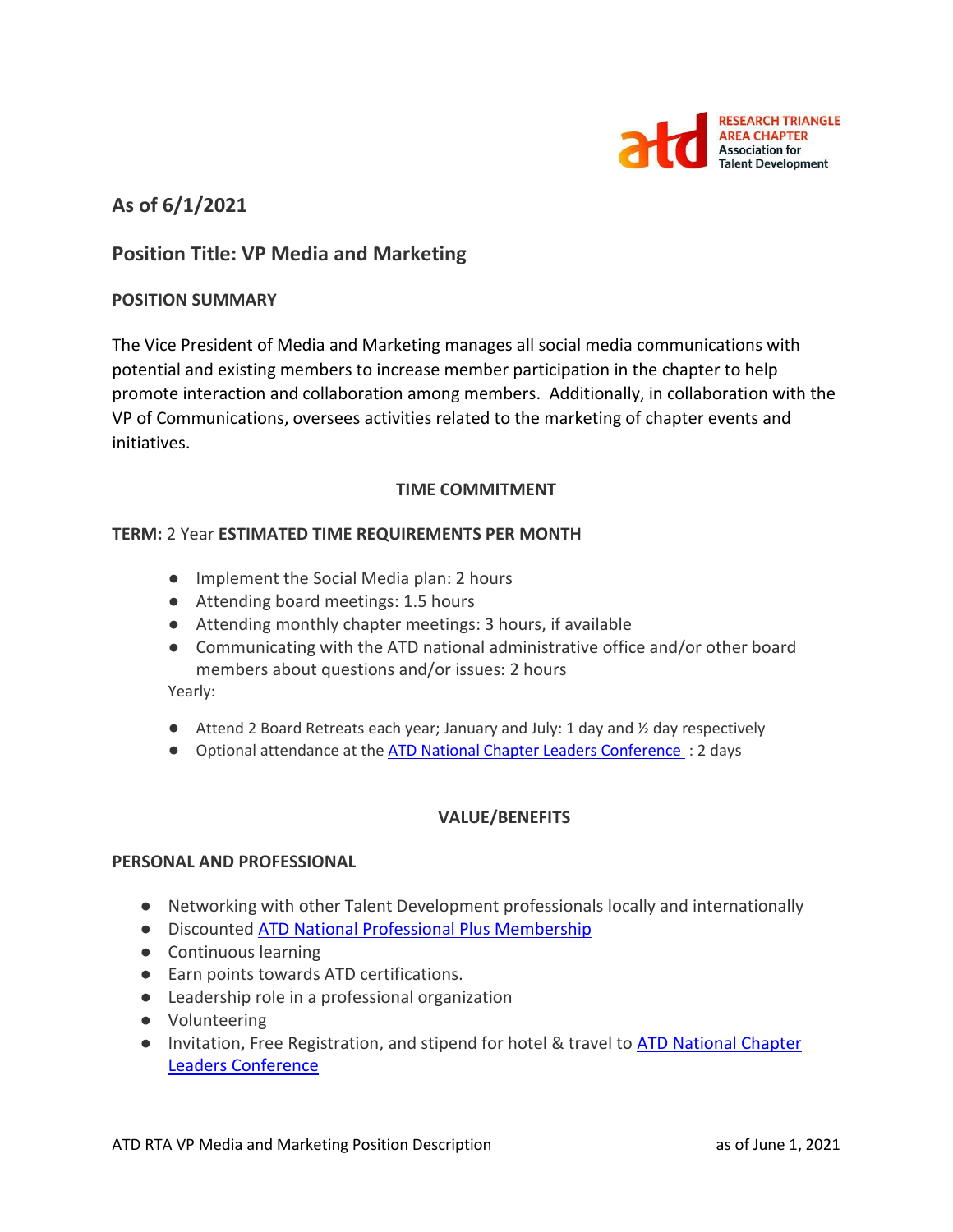● Preferred seating at the [ATD International Conference](https://www.td.org/events) & Invitation to "Chapter Leadership Day" held during the International Conference

# **RESPONSIBILITIES**

### **OPERATIONS**

- Develops and implements a Social Media plan to engage and motivate an active online ATD community. Shares with the board on the PLANNING section of the [Boards Google Site.](https://sites.google.com/site/rtaboardofdirectors/planning-documents)
- Stays up to date on social media tools and techniques and make suggestions to the board to address current or future needs.
- Moderates message boards (e.g. [LinkedIn Group,](https://www.linkedin.com/groups/139066/) [Facebook Group,](https://www.facebook.com/login/?next=https%3A%2F%2Fwww.facebook.com%2Fgroups%2FATDRTA%2F) an[d YouTube](https://www.youtube.com/channel/UCYwxpRsdT2rHAH4jG4mCkdA)  [Channel\)](https://www.youtube.com/channel/UCYwxpRsdT2rHAH4jG4mCkdA) and keeps spam and/or unwanted solicitations in check.
- Ensures that the chapter adheres to ATD branding guidelines.
- Market chapter programs (ex. Monthly professional development events, SIG's, Workshops, etc.).
- Coordinates with VP of Communication regarding communication and marketing activities or promotions related to Membership, Programs & Events, and other offices as needed.
- Stays current with chapter strategies and operations.

### **Training**

- Recruits and trains incoming VP of Media and Marketing
- Recruits and trains volunteers to support media and marketing functions

### **BOARD ROLE**

- Serves as a subject-matter expert advising the chapter board on the use of social media in support of its' mission
- Supports and promotes CARE, and the strategic goals and action plans of the chapter
- Provide the board updates on the Social Media plan.
- Advise Board of social media trends and strategies.
- Quarterly (Jan, April, July, Sept) using the roles Google Analysts account create reports to share with board and sponsors and upload to Board Google Site in the "Documents to Share - [Google Analytics Reports](https://sites.google.com/site/rtaboardofdirectors/Documents-to-Share)" folder.
- Attends and participates in monthly board meetings, chapter meetings, ATD International Chapter Leader Webinars; if available attends ATD International Conference and ATD Chapter Leaders Conference (ALC).
- Participates in other chapter events, committee meetings and workshops as available.